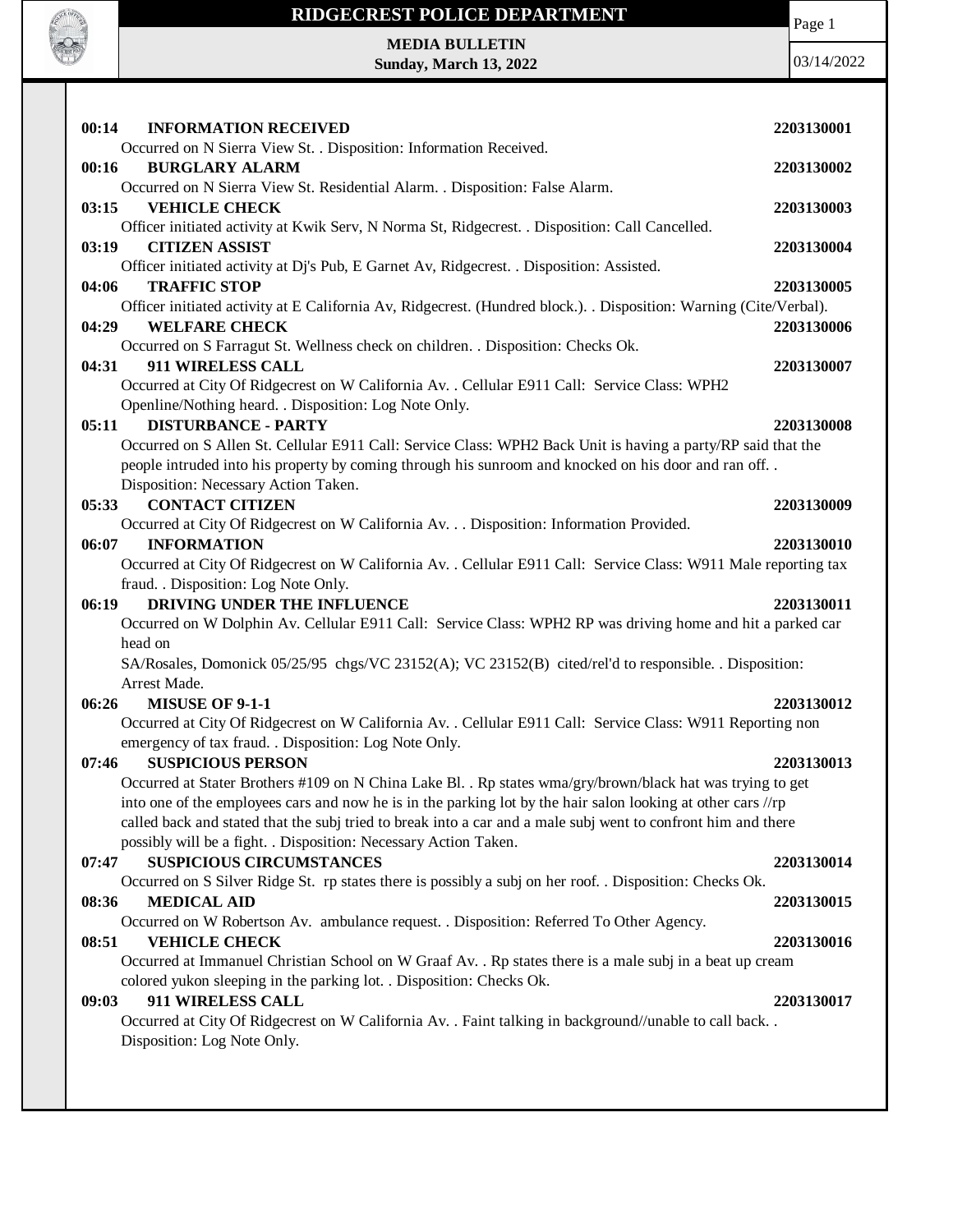

**MEDIA BULLETIN Sunday, March 13, 2022** Page 2

| <b>OPEN DOOR/GATE</b><br>09:04                                                                                                                    | 2203130018 |
|---------------------------------------------------------------------------------------------------------------------------------------------------|------------|
| Occurred on W Perdew Av. Rp states neighbor's door is open. . Disposition: Checks Ok.                                                             |            |
| <b>SUSPICIOUS CIRCUMSTANCES</b><br>09:30                                                                                                          | 2203130019 |
| Occurred on N Robalo St. Rp states property manager hired a tree trimmer. rp states someone tried to turn the                                     |            |
| door knob and try to get into residence. . Disposition: Checks Ok.                                                                                |            |
| 10:07<br><b>CONTACT CITIZEN</b>                                                                                                                   | 2203130020 |
| Occurred at City Of Ridgecrest on W California Av. . CALL RP//rp requesting to speak to an officer to see how                                     |            |
| she can go about getting her father in law's veh off of a property. . Disposition: Information Provided.                                          |            |
| <b>FOLLOW UP</b><br>11:15                                                                                                                         | 2203130021 |
| Officer initiated activity at W Alene Av, Ridgecrest. . Disposition: Follow Up Completed.                                                         |            |
| <b>DISTURBANCE - MUSIC</b><br>11:44                                                                                                               | 2203130022 |
| Occurred on W Reeves Av. . Disposition: Warning (Cite/Verbal).                                                                                    |            |
| 11:59<br><b>WELFARE CHECK</b><br>Occurred on S Allen St. (Hundred block.) rp states there is a white chevy pu with male subj inside. rp states it | 2203130023 |
| is at the end of allen by the bike path. rp states she tried to wake subj up but he did not answer her                                            |            |
| Disposition: Checks Ok.                                                                                                                           |            |
| <b>TRAFFIC STOP</b><br>12:06                                                                                                                      | 2203130024 |
| Officer initiated activity at W Bowman Rd, Ridgecrest. (Hundred block.). . Disposition: Warning (Cite/Verbal).                                    |            |
| 12:07<br>911 WIRELESS CALL                                                                                                                        | 2203130025 |
| Occurred at City Of Ridgecrest on W California Av. . Silence//unable to call back. . Disposition: Log Note Only.                                  |            |
| 12:23<br><b>CONTACT CITIZEN</b>                                                                                                                   | 2203130026 |
| Occurred on W St George Av. CALL RP//rp thinks his dog bite a subj that was riding his motorcycle down the                                        |            |
| street. . Disposition: Information Provided.                                                                                                      |            |
| <b>CONTACT CITIZEN</b><br>12:57                                                                                                                   | 2203130027 |
| Occurred at Tractor Supply Company on S China Lake Bl. . RP states she lost a handbag yesterday at Tractor                                        |            |
| Supply and they dont want to look at the cameras. . Disposition: Necessary Action Taken.                                                          |            |
| <b>CONTACT CITIZEN</b><br>13:15                                                                                                                   | 2203130028 |
| Occurred at City Of Ridgecrest on W California Av. . RP requested a copy of the report. . Disposition:                                            |            |
| Information Provided.                                                                                                                             |            |
| <b>MISUSE OF 9-1-1</b><br>13:21                                                                                                                   | 2203130029 |
| Occurred at City Of Ridgecrest on W California Av. . RP called to get the non emergency number and stated                                         |            |
| he was going to come down to the PD to file a report. . Disposition: Information Provided.<br>13:34                                               |            |
| <b>RECKLESS VEHICLE</b><br>Occurred at Sands Mobile Home Park on W Ridgecrest Bl. . Service Class: VOIP RP states theres a black                  | 2203130030 |
| chevy S10 doing donuts in the parking lot. . Disposition: Gone Prior to Arrival.                                                                  |            |
| <b>CONTACT CITIZEN</b><br>13:41                                                                                                                   | 2203130031 |
| Occurred on S Farragut St. Rp states he would like someone to go and retrieve the phones that his daughters                                       |            |
| have. . Disposition: Report Taken .                                                                                                               |            |
| UNAUTHORIZED USE OF ACCESS CARD<br>13:56                                                                                                          | 2203130032 |
| Occurred at City Of Ridgecrest on W California Av. . Rp states he ordered pizza last night while he was working                                   |            |
| and noticed that there was a \$600 charge later after he gave the credit card information. . Disposition: Referred                                |            |
| To Other Agency.                                                                                                                                  |            |
| <b>DOMESTIC DISTURBANCE</b><br>14:35                                                                                                              | 2203130033 |
| Occurred on S Norma St. Rp states subjs have been fighting all morning/afternoon.                                                                 |            |
| DVIR Jessica Morse and Harley Blum/dating/cohab/no kids in common/arguing over relationship issues.                                               |            |
| <b>FOUND PROPERTY</b><br>14:41                                                                                                                    | 2203130034 |
| Occurred on S Holly Canyon Dr. Rp states she found a backpack that someone left on her property. rp states it                                     |            |
| is wedged between block wall and garage                                                                                                           |            |
|                                                                                                                                                   |            |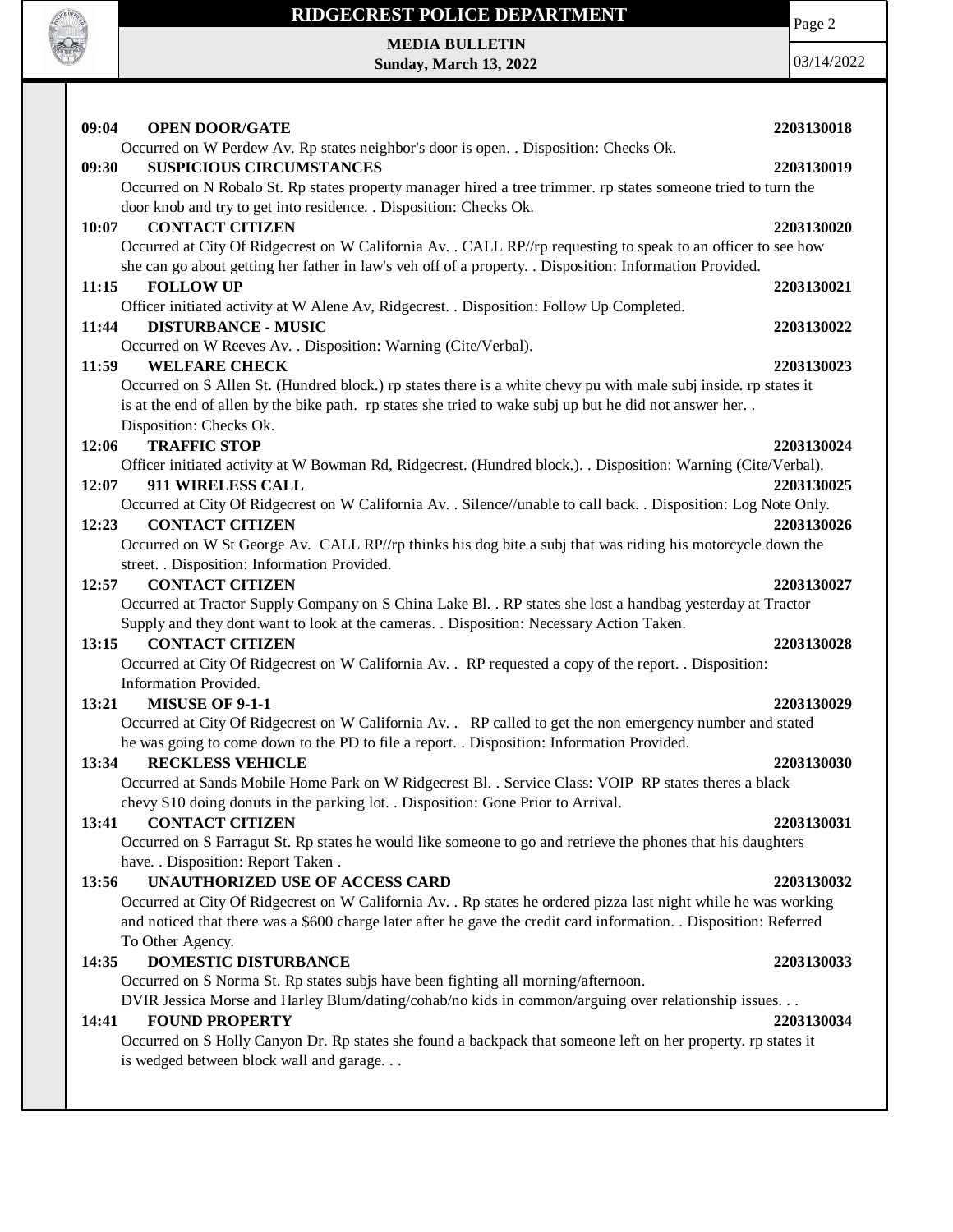

Page 3

**MEDIA BULLETIN Sunday, March 13, 2022**

| 14:48<br><b>TRAFFIC STOP</b>                                                                                                     | 2203130035 |
|----------------------------------------------------------------------------------------------------------------------------------|------------|
| Officer initiated activity at S China Lake Bl, Ridgecrest. (Hundred block.). Disposition: Citation.<br>15:03<br><b>VANDALISM</b> | 2203130036 |
| Occurred at Town & Country Mobile Home Park on N Norma St. . Male/female. . Disposition: Necessary                               |            |
| Action Taken.                                                                                                                    |            |
| 15:17<br><b>ACO CALL</b>                                                                                                         | 2203130037 |
| Occurred at Stater Brothers #109 on N China Lake Bl. . Anon rp states there is a red toyota prius with 3 large                   |            |
| dogs in it with the windows up parked in front of rent a center and papa johns. . Disposition: Gone On Arrival.                  |            |
| <b>SUSPICIOUS PERSON</b><br>15:33                                                                                                | 2203130038 |
| Occurred at E Church Av/S Desert Candles St. Male subj walking around with backpack and looking into                             |            |
| houses//hma/bald/gry hoodie/shorts/black backpack. . Disposition: Gone On Arrival.                                               |            |
| <b>INFORMATION RECEIVED</b><br>15:44                                                                                             | 2203130039 |
| Occurred on W Moyer Av. Misc info. . Disposition: Log Note Only.                                                                 |            |
| <b>FOUND PROPERTY</b><br>16:19                                                                                                   | 2203130040 |
| Occurred at Saddas Eastridge Market on E Ridgecrest Bl. . found magazine. . Disposition: Report Taken.                           |            |
| <b>GENERIC FIRE CALL/NOT SPECIFIED</b><br>16:30                                                                                  | 2203130041 |
| Occurred on S Norma St. house fire. . Disposition: Assisted.                                                                     |            |
| <b>BURGLARY - RESIDENTIAL - REPORT</b><br>16:32                                                                                  | 2203130042 |
| Occurred on W Church Av. Rp states window looks broke out and the door looks broken. . Disposition:                              |            |
| Necessary Action Taken.                                                                                                          |            |
| <b>MEDICAL AID</b><br>17:27                                                                                                      | 2203130043 |
| Occurred on W Christopher Ct. ambulance request. . Disposition: Referred To Other Agency.                                        |            |
| <b>WELFARE CHECK</b><br>17:34                                                                                                    | 2203130044 |
| Occurred on S Gateway Bl. Rp requesting welck on father. rp states he was just diagnosed with cirrhosis and                      |            |
| he is jaundice and very swollen. rp requesting call back after welck. . Disposition: Checks Ok.                                  |            |
| <b>EXTRA PATROL</b><br>17:36                                                                                                     | 2203130045 |
| Occurred on S Fairview St. Rp requesting xpat throughout the night. . Disposition: Checks Ok.                                    |            |
| <b>DOMESTIC DISTURBANCE</b><br>17:47                                                                                             | 2203130046 |
| Occurred on N Kimberly Ln. (Hundred block.) 1 street over from kimberly 1 or 2 blocks down. . Disposition:                       |            |
| Unable To Locate.                                                                                                                |            |
| 17:52<br><b>INFORMATION</b>                                                                                                      | 2203130047 |
| Occurred on N Sierra View St. Rp states patient is requesting an officer be sent to her house. . Disposition:                    |            |
| Information Received.                                                                                                            |            |
| <b>MEDICAL AID</b><br>17:53                                                                                                      | 2203130048 |
| Occurred on N Monterey Dr. ambulance request. . Disposition: Referred To Other Agency.                                           |            |
| <b>VEHICLE CHECK</b><br>18:06                                                                                                    | 2203130049 |
| Officer initiated activity at Schooners, N Norma St, Ridgecrest. . Disposition: Checks Ok.                                       |            |
| 18:19<br>HIT AND RUN - NON INJURY                                                                                                | 2203130050 |
| Occurred at Walmart Supercenter on E Bowman Rd. . RP in white 300 stating she was hit in intersection /LS                        |            |
| NB/RP front end damage/RP by china lake entrance. . Disposition: Report Taken.                                                   |            |
| <b>CONTACT CITIZEN</b><br>18:35                                                                                                  | 2203130051 |
| Occurred at Meinert's Industrial Supplies on E Ridgecrest Bl. . RP stating he has photos of female who                           |            |
| appeared to be casing business/10-21. . Disposition: Log Note Only.                                                              |            |
| <b>CONTACT CITIZEN</b><br>18:55                                                                                                  | 2203130052 |
| Occurred on N Florence St. RP stating she is being harassed by landlord via text message regarding visitors                      |            |
| staying too long /10-21. . Disposition: Information Provided.                                                                    |            |
| <b>MISSING PERSON</b><br>19:02                                                                                                   | 2203130053 |
| Occurred at Desert Willow Apts on N El Prado St. . RP stating tenant has not returned home. . Disposition:                       |            |
| Information Provided.                                                                                                            |            |
|                                                                                                                                  |            |